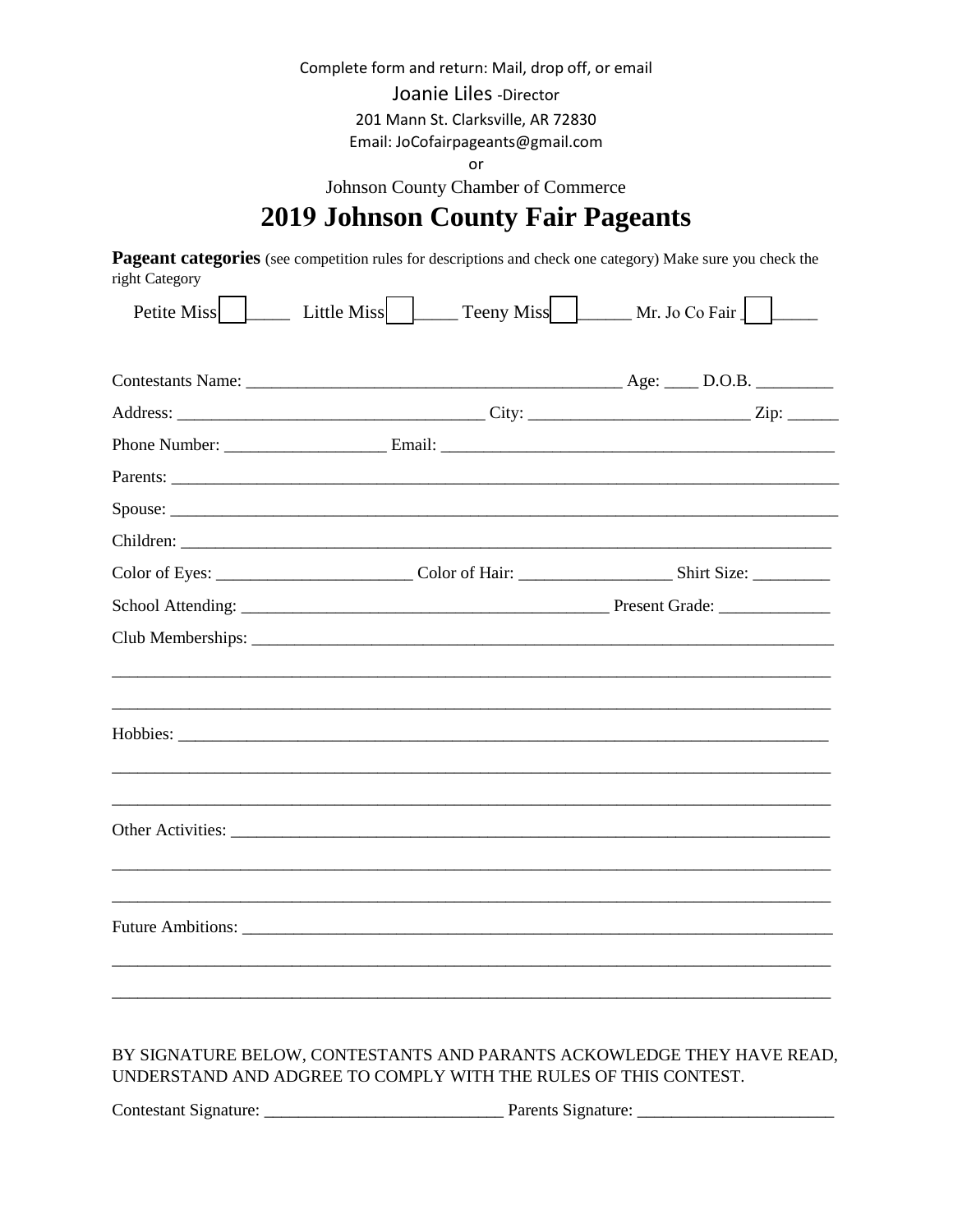# **2019 Johnson County Fair Pageants Johnson County Fair Grounds Entry Fee: \$35.00**

**Contact - Gallery One photography at (479)754-7700 for complimentary headshots** 

#### **Qualifications & Rules**

- 1. Age Groups:
	- Ms. Fair Queen– Must be over 21 years of age and can be single, married, divorced, or widowed.
	- Fair Queen Must be at least 17 years of age and not more than 21 years of age by October 11, 2019.
	- Fair Teen Miss Must be at least 13 years of age and not more than 16 years of age by October 11, 2019.
	- Fair Preteen Must be at least 10 years of age and not more than 12 years of age by October 11, 2019.
	- Fair Princess Must be at least 7 years of age and not more than 9 years of age by the opening day of the Johnson County Fair.
	- Petite Miss Must be at least 5 years of age and not more than 6 years of age by the opening day of the Johnson County Fair.
	- Little Miss Must be at least 2 years of age and not more than 4 years of age by the opening day of the Johnson County Fair.
	- Teeny Miss Must not be any older than 24 months by the opening day of the Johnson County Fair.
	- Mr. Johnson County Fair Can be 0 and must not be older than 8 years by the opening day of the Johnson County Fair.
- 2. A contestant must have been born a female (expect Mr. contest) and a legal resident of Arkansas. She cannot be, or at any time have been, married, pregnant, or have had a child (expect Ms. contest). A contestant must not have ever been convicted of any crime or have charges pending.
- 3. Past Fair pageant winners, are not eligible to compete in the same category in which they won.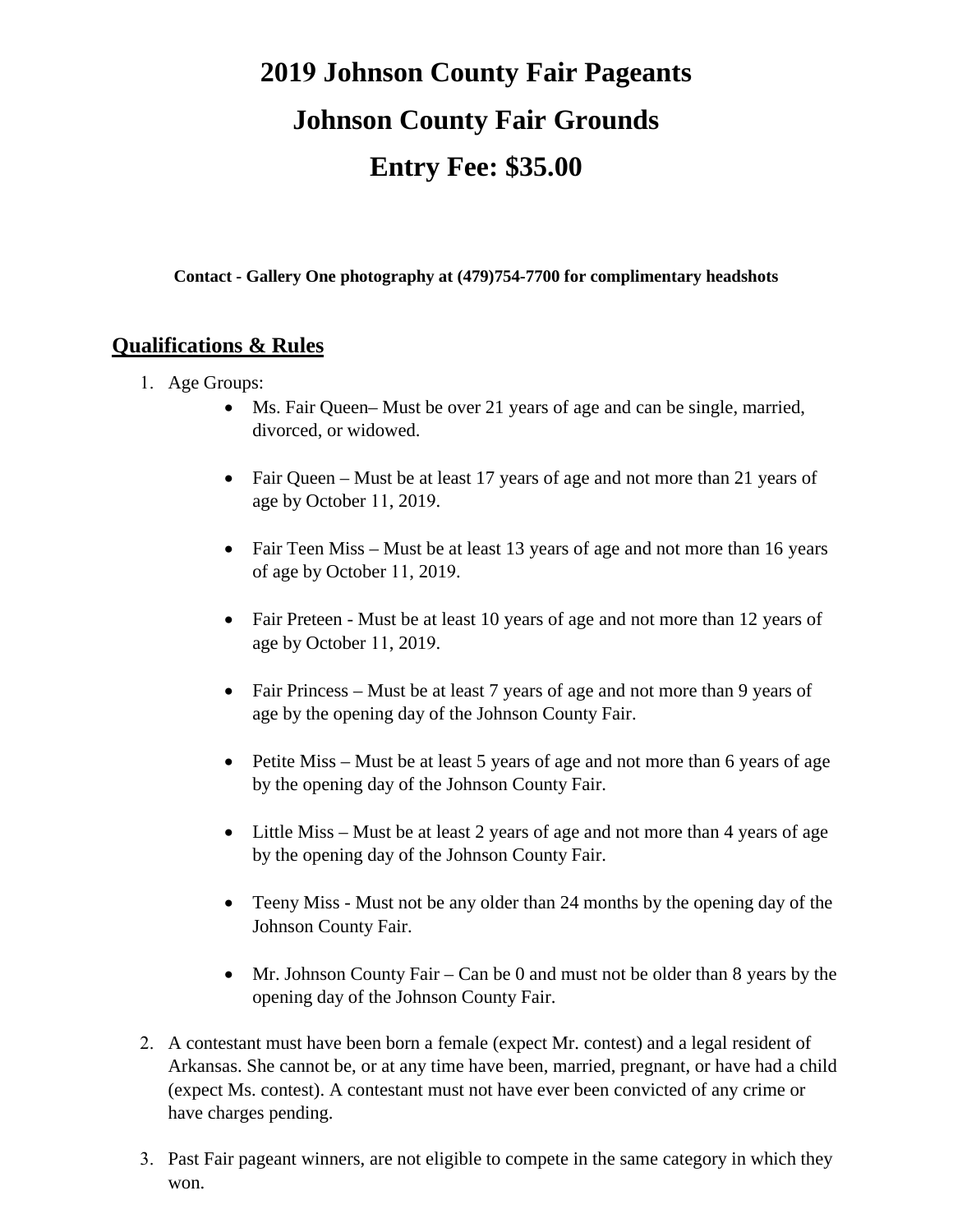- 4. A contestant can only compete in one county fair pageant contest sanctioned by the County Fair that is held in the county where she resides or attends school (academic, not dance, ect.).
- 5. Contestants are required to be on time for all rehearsals and events. Absent or tardy contestants may be disqualified at the discretion of the county director. If you are unable to attend or be on time, due to an emergency, contact the director at (479) 774-5252. Immediately.
- 6. Entry forms must be completely filled out, and signed by each of the following,
	- (1) contestant (2) contestant's parent or legal guardian. Since each judge will receive a copy of all entry forms, it is to the advantage of each contestant for her/him to type or print in ink, and pay close attention to such things as spelling, grammar, vocabulary, ect.
- 7. No entry form will be accepted after 5:00 p.m. Unless in the event that there is less than 3 contestants in one category, then the dead line for that category will be extended. After that no matter the number of contestants the pageant will be held. Entry forms can be emailed, mailed, or hand delivered. The Johnson County Fair is not responsible for entry forms lost or delayed in transit by any shipping method.
- 8. Please send your entry form in as soon as possible. First entry in will be the last out on stage.
- 9. The dressing area for the pageants, will be located behind the fair main stage. A chaperone is allowed back stage for **10 minutes** for each wardrobe change.
- 10. The reign Fair Pageant winners must conduct themselves properly at all times. Inappropriate behavior bring unfavorable publicity to herself and/or the Johnson County Fair may result in the winner relinquishing their title and all prizes.
- 11. Any display of poor sportsmanship and/or unbecoming conduct, any interference and/or disturbance, or any other behavioral problem created by a contestant, parent, relative, or even a supporter of a contestant could result in disqualification of the contestant not only from this year's competition but also from future participation.
- 12. All winners are expected to be at the 2020 Johnson County Fair, to pass on titles to new winners. Failure to do so will result in relinquishing title and prizes.
- 13. THE COUNTY DIRECTOR AND/OR STATE FAIR MANAGEMENT OF THE ARKANSAS STATE FAIR PAGEANTS RESERVES THE FINAL AND ABSOLUTE RIGHT TO INTERPRET THESE RULES AND ARBITRARILY SETTLE AND DETERMINE ALL MATTERS, QUESTIONS AND DIFFERENCES IN REGARD THERETO, OR OTHERWISE ARISING OUT OF OR CONNECTED WITH, OR INCIDENT TO THE CONTEST, AND THE RIGHT TO AMEND OR ADD TO THIS RULES AS THEIR JUDGMENT MAY DETERMINE. ANY CONTESTANT THAT FAILS TO ABIDE BY THE ABOVE RULES WILL BE DISQUALIFIED.

#### **Entry Forms**